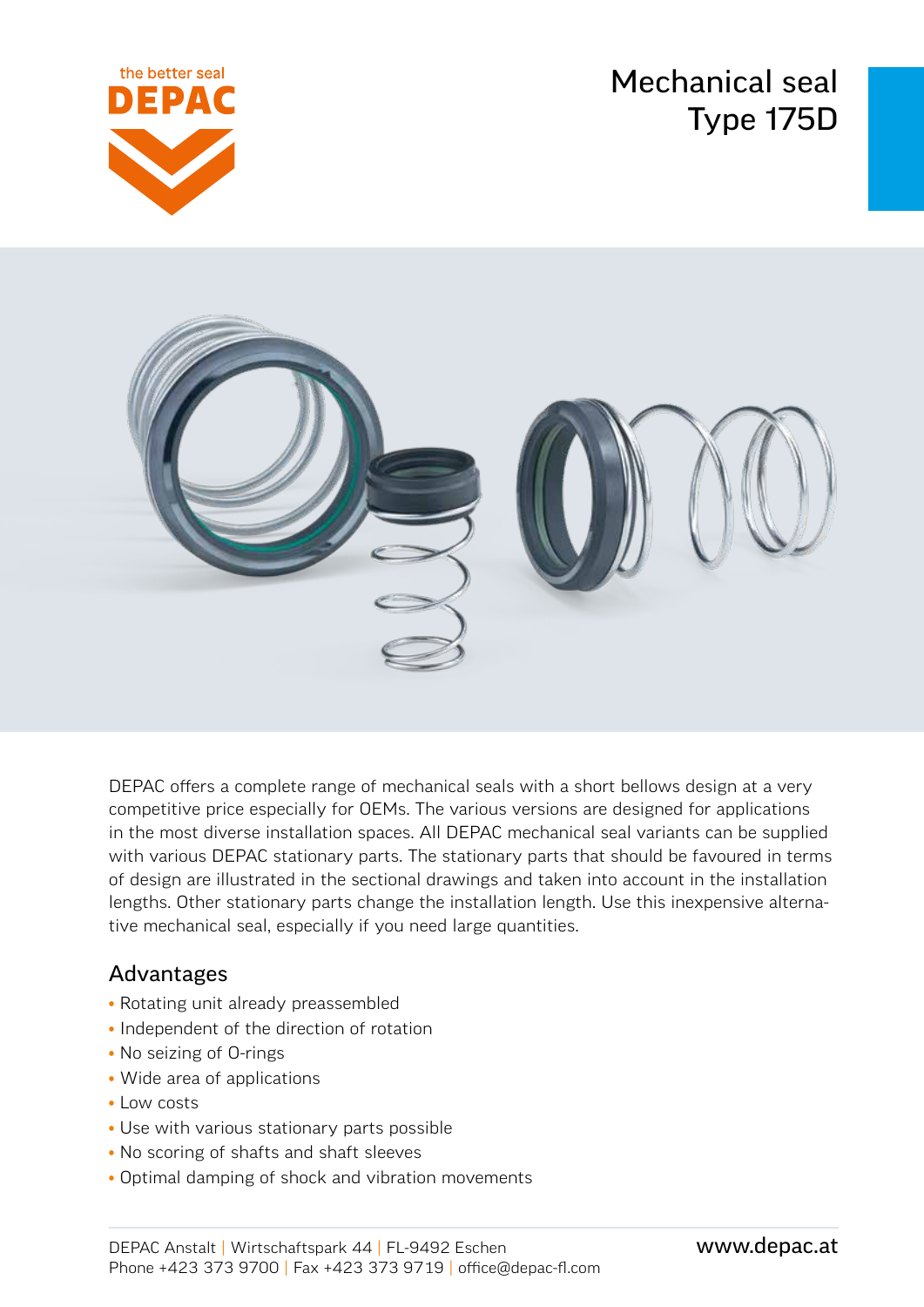# Mechanical seal Type 175D

# Technical specifications

### Area of application\*

| Pressure:      | up to 10 bar           |
|----------------|------------------------|
| Temperature:   | dependent on elastomer |
| Sliding speed: | up to $15 \text{ m/s}$ |

\* The maximum specifications for temperature, pressure and sliding speed apply in each case to independent higher operating conditions. However, this does not mean that the seal will function with all extreme conditions at the same time. If in doubt contact DEPAC.

#### Dimensions

Shaft diameter: 10 – 80 mm

Imperial and special sizes on enquiry

### Bill of materials

| Item       | Description         | Material        |  |  |
|------------|---------------------|-----------------|--|--|
| 1.21       | <b>Bellows</b>      | FKM, NBR, EPDM  |  |  |
| 1.20, 1.22 | Angle ring          | 1.4301          |  |  |
| 2.1        | Dynamic seal face   | CA, SC, SSIC    |  |  |
| 5.1        | Spring              | 1.4310          |  |  |
| X*         | Stationary part DS9 | SC .SSIC. TC    |  |  |
| v*         | 0-ring              | FKM. EPDM. PTFE |  |  |

\* Not included in the scope of delivery!